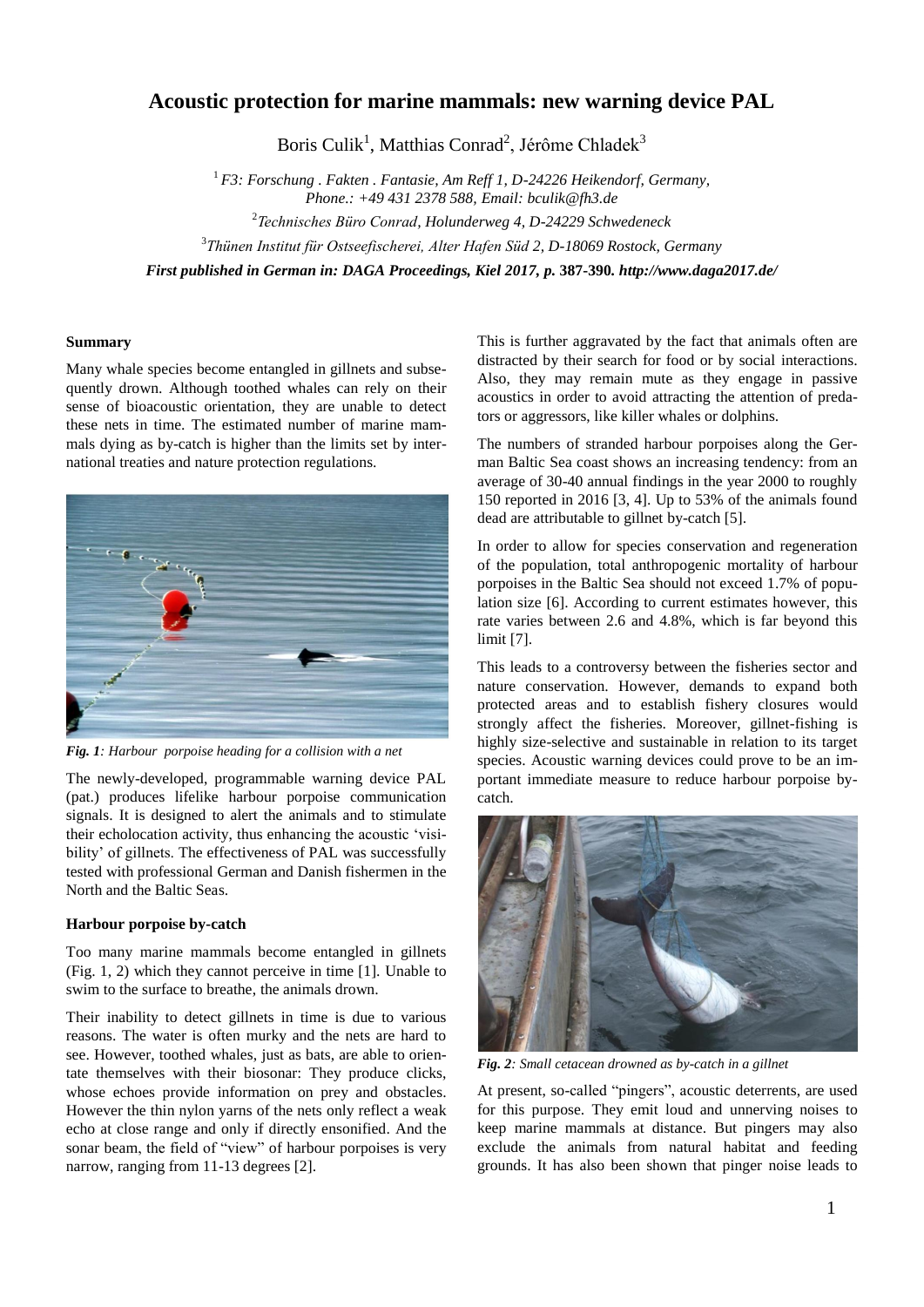reduction in echolocation activity in the startled harbour porpoises, [8]. The latter is especially counterproductive, as this may lead to increased by-catch in neighbouring nets or in net sections with defective pingers.

Furthermore, harbour porpoises are unable to relate between the pingers and the threat posed by the nets, as the devices keep them at a distance which exceeds the 3-6 meters at which gillnets become first 'visible' for their biosonar [9]. Several pinger types currently on the market are also disadvantageous due to their inconvenient form, high weight, low durability and transmitting power and fast battery drainage.

# **Newly-developed warning device PAL**

How can the whales be better warned of man-made threats? Are there warning signals in their own "language"? What are other possible applications for synthetically created communication signals?

Harbour porpoises use clicks and specific click sequences, so-called click-trains, to communicate with each other. In the Fjord & Beltcenter in Kerteminde, Denmark, Clausen et al. (2010) observed that the animals use and understand certain types of click-trains (upsweep chirps) as warnings [10]. Based on these findings, we developed and patented the programmable synthetic click-generator PAL (Porpoise Alert).



*Fig. 3: Design drawing of the acoustic warning device PAL* 

PAL was optimized for the usage in fishery (Fig. 3) and its current software imitates specifically harbour porpoise alerting signals. With these, the animals are to be warned of dangers at a frequency of 133 kHz, which is the frequency they use themselves in ultrasonic orientation and communication [11].

In the development of this innovative warning device, we integrated the expert knowledge of fishermen with pingers of different manufacturers. We optimized design, source level, durability, weight, buoyancy and battery life.

In contrast to customary pingers, PAL floats and is internally shock-absorbing, reaches a very high source level of up to 152 dB and achieves a battery life of up to 1.5 years when continuously operating and a shelf life of up to 5 years. The battery is replaceable. Moreover, the PAL-hardware can be reprogrammed at any time to adjust the device for different operating requirements.

The devices are very sturdy and the  $2<sup>nd</sup>$  generation (Fig. 3) easily withstands the rough handling on board unscathed. To that end, the mounting method of the devices to the floatline of the nets (Fig. 4) was optimized in various stages in cooperation with fishermen. PALs have to be mounted on the net float lines every 200 meters.



*Fig. 4: "PAL" v.1 on the floatline of a gillnet* 

# **PAL fishery trials**

PAL was tested between 2014 to 2016 by the Thünen Institute for Baltic Sea Fisheries, Rostock, in the professional Danish and German gillnet fishery. During this test phase, the device led to a significant by-catch reduction [12].



*Fig. 5: By-catches in fishery experiments in the Western Baltic Sea. Red: standard-nets, Green: PAL-nets.*

In each trial, two sets of nets, each of the same length, mesh size, height and other specs. were laid out. One of the sets was equipped with PAL, the other, standard net string served as control (Fig. 5).

In about 1.000 trials, the involved fishermen retrieved roughly 6.400 km of nets and by-caught 22 harbour por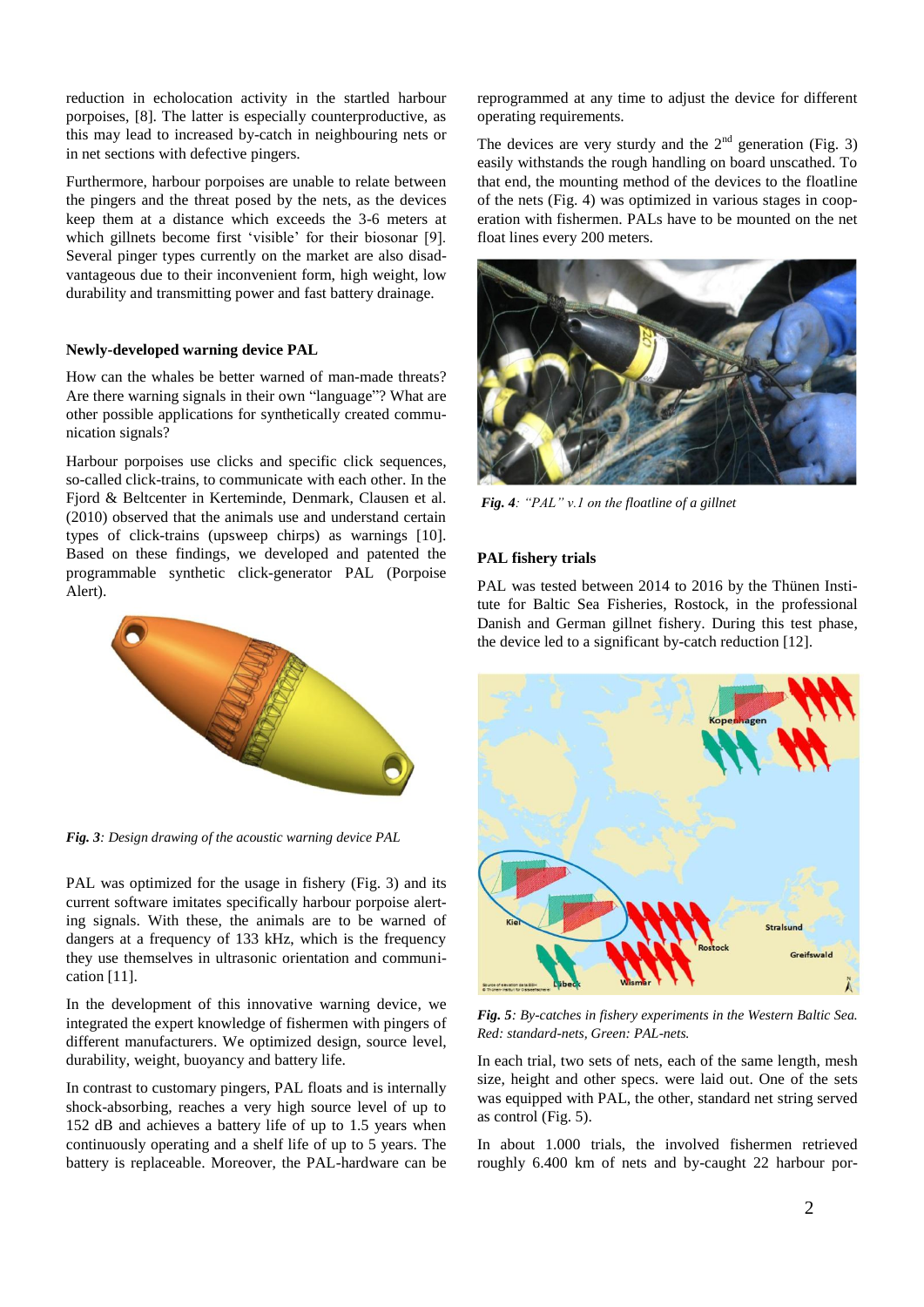poises: only 5 of them in PAL-nets but 17 in nets without warning devices. The difference is statistically significant  $(p=0.016)$ . The result shows that PAL can be deployed in the Baltic Sea as a means for reducing harbour porpoise bycatch by over 70%. Thus, the newly developed acoustic warning device is an important immediate mitigation measure.

At the moment, limitations concerning the usage of PAL persist with regard to the geographic location and the specific harbour porpoise population which reacts to PAL. Whereas results of tests in the Western Baltic Sea between Femahrn (East), Eckernförde (West) and the Öresund (North) show that PAL effectively protects harbour porpoises from gillnets, the results of trials in the North Sea are yet unsatisfactory. More thorough tests of the devices in these waters and research with alternative signals are required.

#### **Reactions of harbor porpoises to PAL**

During field experiments in the Danish Belt Sea we tested the reactions of harbour porpoises to PAL signals in contrast to the deterring noise emitted by customary pingers. For this purpose, 5 buoys each 100 meters from the next, were equipped with acoustic recording devices. The acoustic source to be tested was mounted at buoy number 3. Harbour porpoise behaviour was recorded visually from a cliff by means of a theodolite.



*Fig. 6: Echolocation activity of wild harbour porpoises. The acoustic source was mounted at buoy 3. Red: standard pinger. Blue: PAL.*

The results show that harbour porpoises react to PAL most notably by increasing their echolocation activity near the sound source, while not being attracted to the PAL itself. During PAL operation, the animals click intensity was twice as high at buoy 3 and its surroundings (Fig. 6) than when the pinger model "Aquamark 100" (Aquatec, UK) was active.

The by-catch reduction observed in the fishery-tests is therefore most likely due to the increased echolocation activity of the animals. Presumably, with PAL the animals acoustically detect the threatening net and avoid collision.

Other parameters which could reduce the risk of collision during PAL operation, such as a shorter presence in the area, an increased distance or a change of swimming speed were not altered by PAL [7].

# **Practical relevance**

With PAL as a warning device, a new path in by-catch mitigation is engaged. Within the scope of a larger validation study, the Baltic Sea Info-Center in Eckernförde is currently planning to deploy 1.680 PAL in cooperation with fishers in Schleswig-Holstein. Funding was applied for at the Schleswig-Holstein Ministry for Energy, Agriculture, Environment and Rural Areas. Further east, in Mecklenburg-Vorpommern as well as on the Danish and Swedish Baltic Sea coasts, the usage of PAL would mitigate by-catch as well and we seek cooperation with authorities there.



*Fig. 7: Typical fishing cutter in Schleswig-Holstein*

Moreover, the PAL-Hardware is suited to conquer further market segments. The fishing fleets of the German federal states, of the EU and many more are targeted markets. According to previous experiences, a demand for  $20 - 60$  devices can be expected per gillnet fishing vessel, depending on the length of the net strings carried.

In the region of the Baltic Sea of Schleswig-Holstein, 220 fishermen (Fig. 7) engaged in the gillnet fishery have joined a voluntary agreement to reduce by-catch. Altogether, roughly 1,435 cutters and uncovered open boats were part of the small deep seas and coastal fishery of Germany in 2015 [13]. The fishing fleet of the EU comprises roughly 85,154 fishing vessels [14]. Most of these  $-72,301$  ships  $-$  are smaller than 12 metres.

# **Further applications**

In the future, we would like to characterize, generate and test further communication signals to warn other populations and species with PAL. Our target species are harbour porpoise populations world wide, the endangered Mexican vaquita as well as species which suffer from mass strandings like sperm whales or pilot whales.

Further areas of application could be the attraction of specific whale species to focus their echolocation for scientific research. For instance, preliminary tests showed that specific signals attract harbour porpoises which subsequently focus their attention towards the acoustic detector nearby [11].